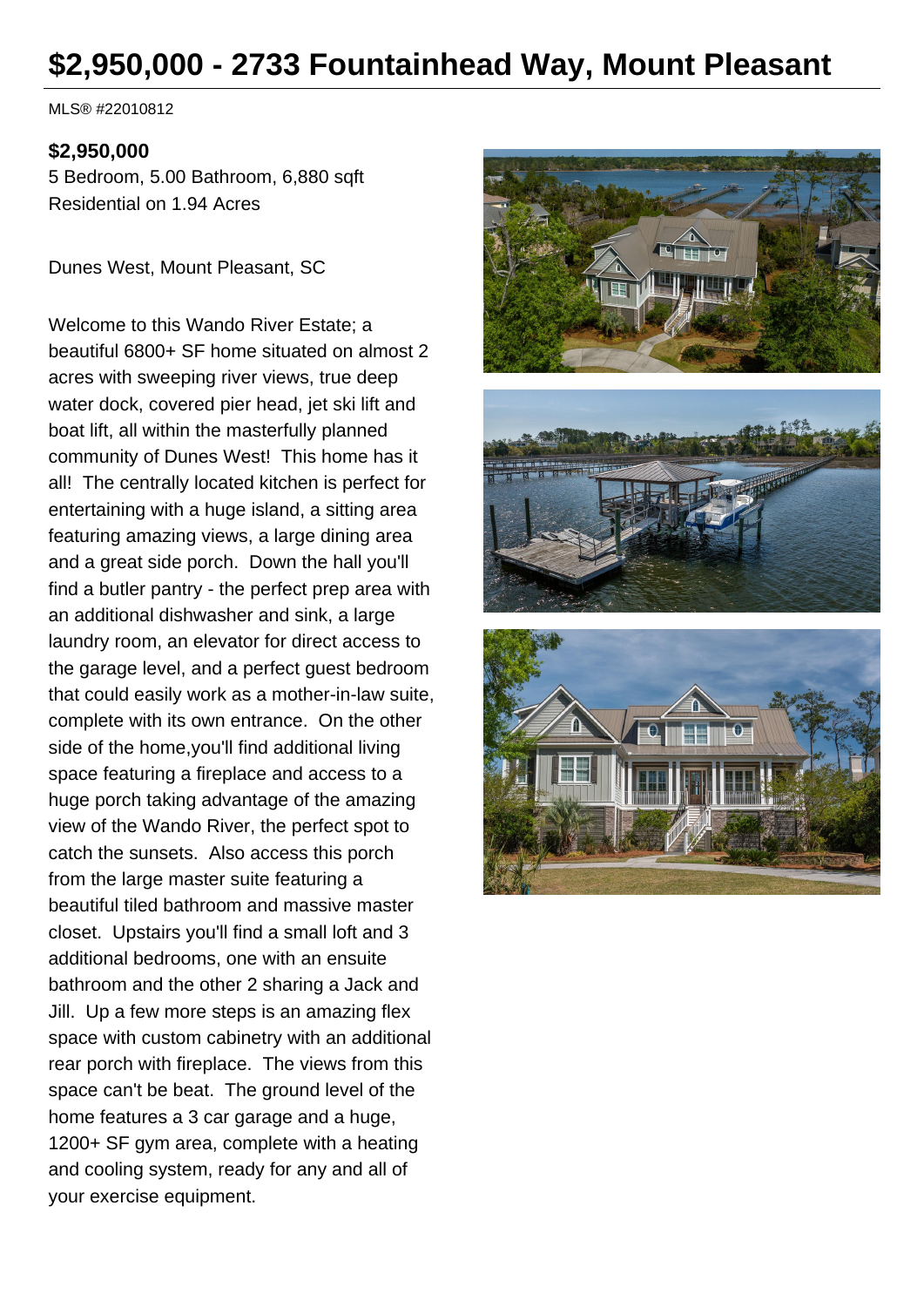Dunes West is a gated, river and golf course community, minutes away from all that Mount Pleasant and Charleston has to offer. Schedule your private showing today!

Built in 2013

#### **Essential Information**

| MLS@#             | 22010812                      |
|-------------------|-------------------------------|
| Price             | \$2,950,000                   |
| <b>Bedrooms</b>   | 5                             |
| Bathrooms         | 5.00                          |
| <b>Full Baths</b> | 4                             |
| <b>Half Baths</b> | 1                             |
| Square Footage    | 6,880                         |
| Acres             | 1.94                          |
| <b>Year Built</b> | 2013                          |
| <b>Type</b>       | Residential                   |
| Sub-Type          | <b>Single Family Detached</b> |
| <b>Style</b>      | Traditional                   |
| Status            | Active                        |

#### **Community Information**

| <b>Address</b> | 2733 Fountainhead Way               |
|----------------|-------------------------------------|
| Area           | 41 - Mt Pleasant N of IOP Connector |
| Subdivision    | <b>Dunes West</b>                   |
| City           | <b>Mount Pleasant</b>               |
| County         | Charleston                          |
| <b>State</b>   | <b>SC</b>                           |
| Zip Code       | 29466                               |

#### **Amenities**

Amenities Boat Ramp, Boat Storage, Cable Avail, Club House, Club Membership Available, Dock Facilities, Exercise Area, Gated Comm, Golf, Golf Membership Available, Neighborhood Pool, Play Park, Security Guard/Sys, Tennis Court, Trash Pickup, Walk Jog Trails, Dog Park, Extra Storag, RV Features Energy Star Appliance, Energy Star Central Heat/Air, Energy Star Insul, Energy Star Windows, Tankless Water Heater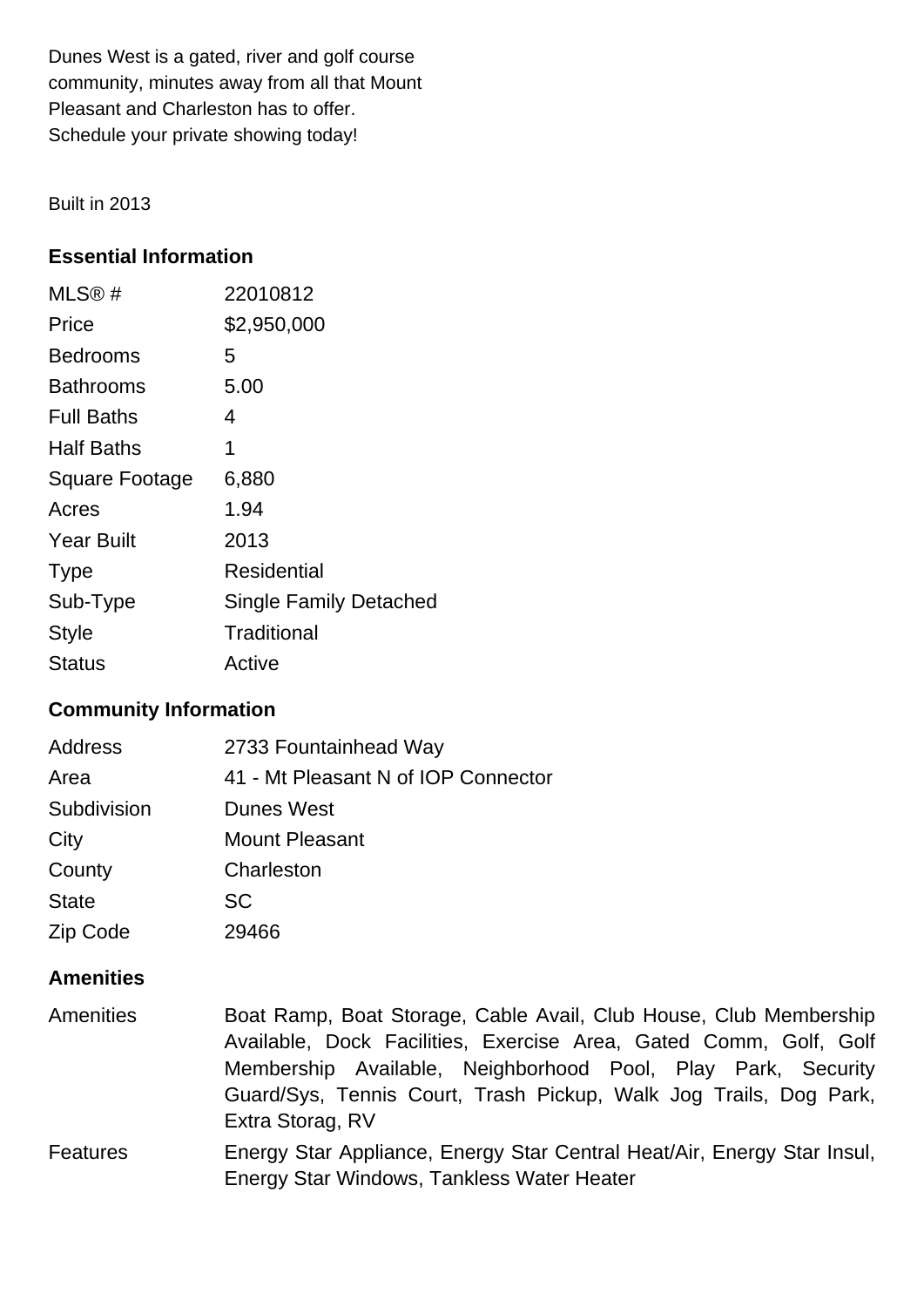| <b>Parking Spaces</b>     | 3                                                                                                                                                                               |
|---------------------------|---------------------------------------------------------------------------------------------------------------------------------------------------------------------------------|
| Parking                   | 3 Car Garage                                                                                                                                                                    |
| # of Garages              | 3                                                                                                                                                                               |
| Garages                   | 3 Car Garage                                                                                                                                                                    |
| <b>Is Waterfront</b>      | Yes                                                                                                                                                                             |
| Pool                      | Neighborhood Pool                                                                                                                                                               |
| <b>Interior</b>           |                                                                                                                                                                                 |
| Interior                  | Ceramic Tile, Wood                                                                                                                                                              |
| <b>Interior Features</b>  | Ceilings - 9'+, Ceiling - Cathedral/Vaulted, Elevator,<br>Garden<br>Tub/Shower, Kitchen Island, Ceiling - Smooth, Ceiling - Tray, Walk-In<br>Closets, Ceiling - Beamed, Wet Bar |
| Heating                   | <b>Forced Air</b>                                                                                                                                                               |
| Cooling                   | Central                                                                                                                                                                         |
| Fireplace                 | Yes                                                                                                                                                                             |
| <b>Fireplaces</b>         | Family Rm, Gas Connection, Two, Gas Logs, Other                                                                                                                                 |
| <b>Stories</b>            | 3 Story                                                                                                                                                                         |
| <b>Exterior</b>           |                                                                                                                                                                                 |
| <b>Exterior</b>           | Cement Plank, Block/Masnry                                                                                                                                                      |
| <b>Exterior Features</b>  | Deck, Metal F/encl, Gutters, Lawn Irriga., Screen Porch, Porch - Front<br>Porch, Boatlift, Covr'd Patio, Dock Existng, floating dock                                            |
| Lot Description           | W/frnt-deep, High, Marshview, River Access, Riverfront, River View,<br>Wetlands, 1-2 Acres                                                                                      |
| Roof                      | Metal                                                                                                                                                                           |
| Construction              | Pre-Owned                                                                                                                                                                       |
| Foundation                | <b>Elev Construction</b>                                                                                                                                                        |
| <b>School Information</b> |                                                                                                                                                                                 |

Elementary Laurel Hill Middle Cario High Wando

## **Additional Information**

Days on Website 66

### **Listing Details**

Listing Office Carolina One Real Estate

"<sup>A</sup> Broker"<br>"I Reciprocity The data relating to real estate for sale on this web site comes in part from the Broker ReciprocitySM